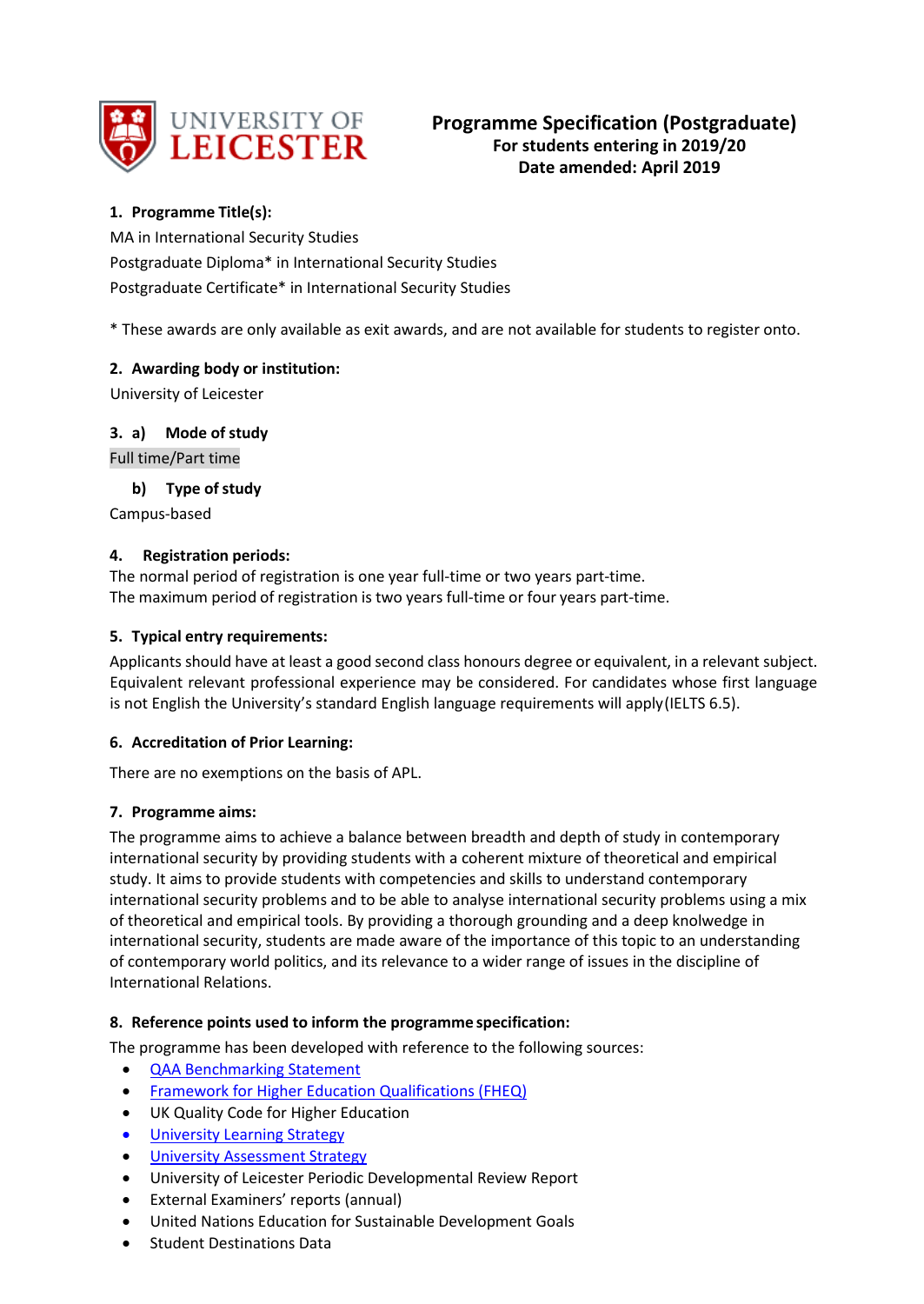## **9. Programme Outcomes:**

|         | <b>Intended Learning Outcomes</b>                                                                                                                                                                                                                                                                | <b>Teaching and</b>                                                                                                                   | <b>How Demonstrated?</b>                                                                                                        |  |  |
|---------|--------------------------------------------------------------------------------------------------------------------------------------------------------------------------------------------------------------------------------------------------------------------------------------------------|---------------------------------------------------------------------------------------------------------------------------------------|---------------------------------------------------------------------------------------------------------------------------------|--|--|
|         |                                                                                                                                                                                                                                                                                                  | <b>Learning Methods</b>                                                                                                               |                                                                                                                                 |  |  |
|         | (a) Subject and Professional skills                                                                                                                                                                                                                                                              |                                                                                                                                       |                                                                                                                                 |  |  |
|         | Knowledge                                                                                                                                                                                                                                                                                        |                                                                                                                                       |                                                                                                                                 |  |  |
| MA      | Advanced and deep knowledge of the<br>major themes and issues in international<br>security and its cognate field,<br>international relations                                                                                                                                                     | Seminars; problem solving<br>tasks; directed critical<br>reading; independent<br>research; dissertation<br>supervision                | Contribution to discussions;<br>problem-based exercises;<br>seminar presentations; essays;<br>dissertation                      |  |  |
| PGDip*  | Advanced Knowledge of the major<br>themes and issues in international<br>security and its cognate field,<br>international relations                                                                                                                                                              | Seminars; problem solving<br>tasks; directed critical<br>reading; independent<br>research                                             | Contribution to discussions;<br>problem-based exercises;<br>seminar presentations;<br>essays                                    |  |  |
| PGCert* | Knowledge of the major themes and<br>issues in international security and its<br>cognate field, international relations.                                                                                                                                                                         | Seminars; problem solving<br>tasks; directed critical<br>reading; independent<br>research                                             | Contribution to discussions;<br>problem-based exercises;<br>seminar presentations;<br>essays                                    |  |  |
|         |                                                                                                                                                                                                                                                                                                  | <b>Concepts</b>                                                                                                                       |                                                                                                                                 |  |  |
| MA      | Enhanced grasp of nature and<br>significance of international security to a<br>high standard of detailed knowledge.<br>Ability to evaluate appropriate theories<br>of international security and apply<br>these to security policy analysis                                                      | Seminars; directed reading;<br>independent research;<br>dissertation supervision                                                      | Contribution to discussions;<br>problem-based exercises;<br>seminar presentations;<br>essays; critical reviews;<br>dissertation |  |  |
| PGDip*  | Enhanced grasp of nature and<br>significance of international security<br>Ability to evaluate appropriate theories<br>of international security and apply<br>these to security policy analysis                                                                                                   | Seminars; problem solving<br>tasks; directed critical<br>reading; independent<br>research                                             | Contribution to discussions;<br>problem-based exercises;<br>seminar presentations; critical<br>reviews; essays                  |  |  |
| PGCert* | Grasp of nature and significance of<br>international security<br>Knowledge of appropriate theories of<br>international security and how these<br>are applied to security policy analysis                                                                                                         | Seminars; problem solving<br>tasks; directed critical<br>reading; independent<br>research                                             | Contribution to discussions;<br>problem-based exercises;<br>seminar presentations; critical<br>reviews; essays                  |  |  |
|         |                                                                                                                                                                                                                                                                                                  | Techniques                                                                                                                            |                                                                                                                                 |  |  |
| MA      | Mastery of key theories and concepts,<br>methodological tools, in both breadth<br>and depth, and bibliographical, writing,<br>oral and critical skills<br>Understanding of both quantitative and<br>qualitative research methods, and their<br>application to international security<br>analysis | Induction; library and study<br>skills workshops; seminars;<br>directed reading;<br>independent research;<br>dissertation supervision | Contribution to discussions;<br>problem-based exercises;<br>seminar presentations;<br>essays; critical reviews;<br>dissertation |  |  |
| PGDip*  | Confident application of key theories<br>and concepts, methodological tools,<br>and bibliographical, writing, oral and<br>critical skills<br>Understanding of both quantitative and<br>qualitative research methods, and their<br>application to international security<br>analysis              | Induction; library and study<br>skills workshops; seminars;<br>directed reading;<br>independent research                              | Contribution to discussions;<br>problem-based exercises;<br>seminar presentations; essays;<br>critical reviews; dissertation    |  |  |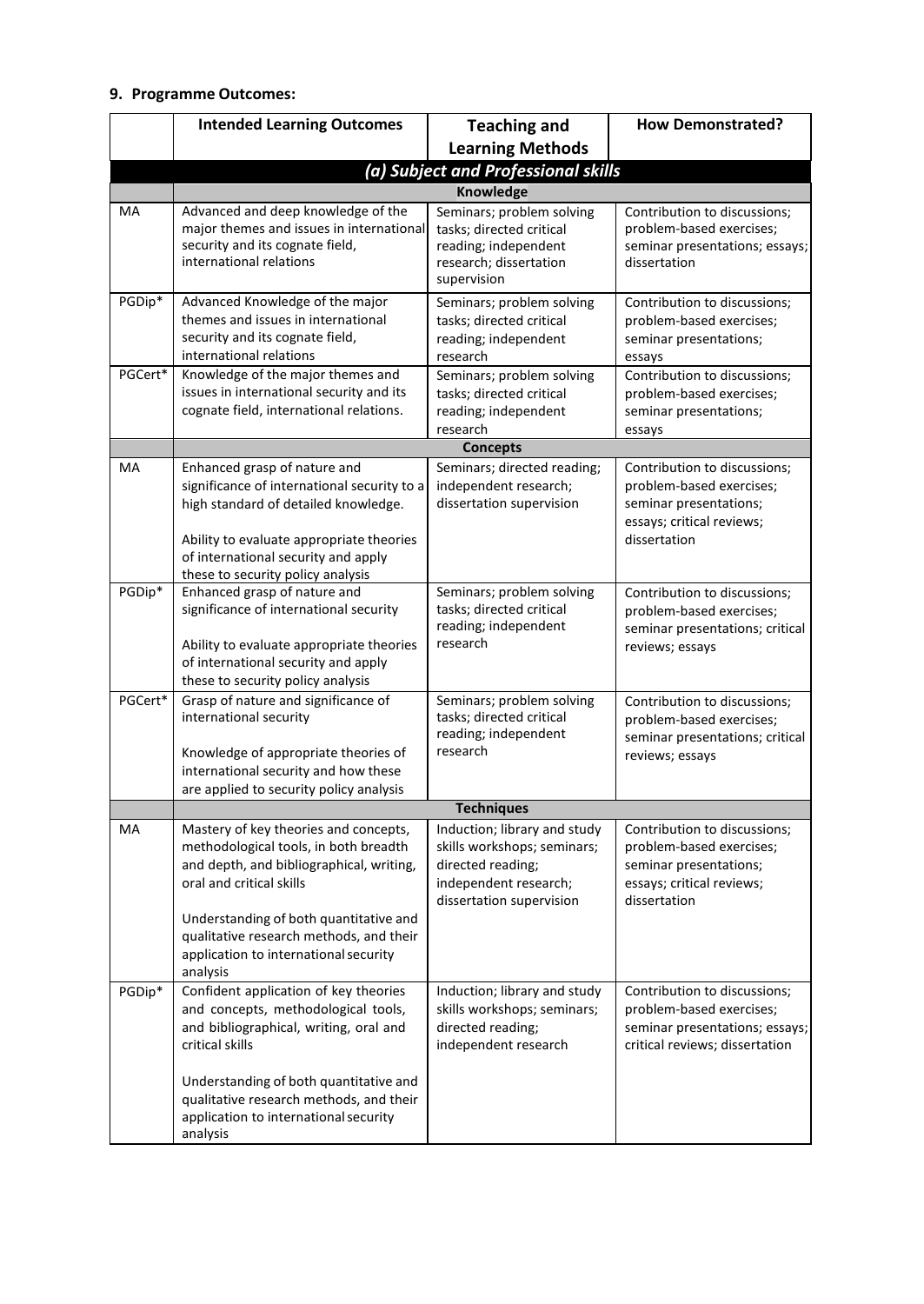|         | <b>Intended Learning Outcomes</b>                                                                                                                                                                                                                       | <b>Teaching and</b>                                                                                              | <b>How Demonstrated?</b>                                                                                                                    |  |
|---------|---------------------------------------------------------------------------------------------------------------------------------------------------------------------------------------------------------------------------------------------------------|------------------------------------------------------------------------------------------------------------------|---------------------------------------------------------------------------------------------------------------------------------------------|--|
|         |                                                                                                                                                                                                                                                         | <b>Learning Methods</b>                                                                                          |                                                                                                                                             |  |
| PGCert* | Knowledge of key theories and<br>concepts, methodological tools, and<br>bibliographical, writing, oral and critical<br>skills<br>Knowledge of both quantitative and<br>qualitative research methods, and their<br>application to international security | Induction; library and study<br>skills workshops; seminars;<br>directed reading                                  | Contribution to discussions;<br>problem-based<br>exercises;<br>seminar<br>presentations;<br>critical<br>reviews;<br>essays;<br>dissertation |  |
|         | analysis                                                                                                                                                                                                                                                | <b>Critical analysis</b>                                                                                         |                                                                                                                                             |  |
| МA      | Ability to apply understanding of<br>concepts and techniques with<br>independence, rigour and self-<br>reflexivity including in an extended<br>research based dissertation                                                                              | Seminars; study skills<br>workshops; independent<br>research; dissertation<br>supervision                        | Contribution to discussions;<br>seminar presentations; essays;<br>critical reviews; dissertation                                            |  |
| PGDip*  | Ability to apply understanding of<br>concepts and techniques with<br>independence, rigour and self-<br>reflexivity                                                                                                                                      | Seminars; study skills<br>workshops; independent<br>research                                                     | Contribution to discussions;<br>seminar presentations; essays;<br>critical reviews                                                          |  |
| PGCert* | Independently analyse relevant<br>concepts and practices                                                                                                                                                                                                | Seminars; study skills<br>workshops; independent<br>research                                                     | Contribution to discussions;<br>seminar presentations; essays;<br>critical reviews                                                          |  |
|         | Presentation                                                                                                                                                                                                                                            |                                                                                                                  |                                                                                                                                             |  |
| MA      | Ability to organise research material in<br>a manner appropriate to the medium<br>that is to be assessed; to distinguish<br>relevant and non-relevant material; to<br>write-up and deliver written work to a<br>professional standard                   | Induction; study skills<br>workshop; seminars;<br>dissertation supervision;<br>online resource-based<br>learning | Seminar presentations;<br>essays; dissertation                                                                                              |  |
| PGDip*  | Ability to organise research material in<br>a manner appropriate to the medium<br>that is to be assessed; to distinguish<br>relevant and non-relevant material; to<br>write-up and deliver written work to a<br>professional standard                   | Induction; study skills<br>workshop; seminars; online<br>resource-based learning                                 | Seminar presentations;<br>essays;                                                                                                           |  |
| PGCert* | Organise and present relevant<br>material; write-up and deliver written<br>work to a professional standard                                                                                                                                              | Induction; study skills<br>workshop; seminars; online<br>resource-based learning                                 | Seminar presentations;<br>essays;                                                                                                           |  |
|         | <b>Appraisal of evidence</b>                                                                                                                                                                                                                            |                                                                                                                  |                                                                                                                                             |  |
| MA      | Confidently and persuasively assess the<br>relevance and evaluate the quality of a<br>range of primary sources and<br>secondary literature                                                                                                              | Seminars; study skills<br>workshops; directed<br>reading; dissertation<br>supervision                            | Seminar presentations;<br>essays; critical reviews;<br>dissertation                                                                         |  |
| PGDip*  | Confidently and persuasively assess the<br>relevance and evaluate the quality of a<br>range of primary sources and<br>secondary literature                                                                                                              | Seminars; study skills<br>workshops; directed<br>reading.                                                        | Seminar presentations;<br>essays; critical reviews;                                                                                         |  |
| PGCert* | Appraise the relevance and quality of a<br>range of appropriate sources                                                                                                                                                                                 | Seminars; study skills<br>workshops; directed<br>reading.                                                        | Seminar presentations;<br>essays; critical reviews;                                                                                         |  |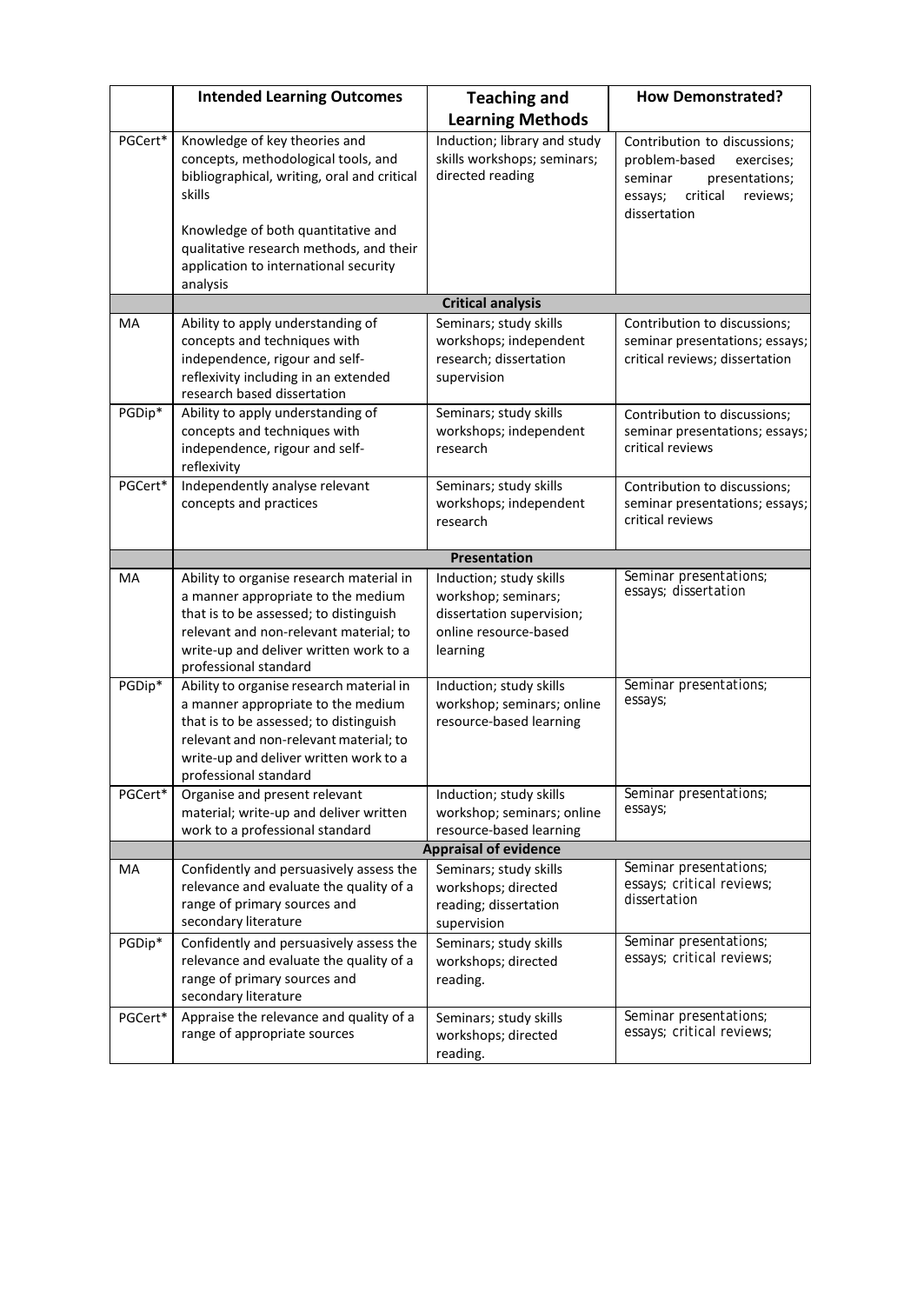|         | <b>Intended Learning Outcomes</b>                                                                                                                                                                                                                                                                                                                           | <b>Teaching and</b>                                                                                                        | <b>How Demonstrated?</b>                                                       |  |
|---------|-------------------------------------------------------------------------------------------------------------------------------------------------------------------------------------------------------------------------------------------------------------------------------------------------------------------------------------------------------------|----------------------------------------------------------------------------------------------------------------------------|--------------------------------------------------------------------------------|--|
|         |                                                                                                                                                                                                                                                                                                                                                             | <b>Learning Methods</b>                                                                                                    |                                                                                |  |
|         | (b) Transferable skills                                                                                                                                                                                                                                                                                                                                     |                                                                                                                            |                                                                                |  |
|         | <b>Research skills</b>                                                                                                                                                                                                                                                                                                                                      |                                                                                                                            |                                                                                |  |
| MA      | Ability to: plan research projects, and<br>locate, extract, produce and analyse<br>relevant evidence; conduct significant<br>background research and literature<br>surveys; organise and marshalevidence<br>and report on findings; analyse<br>complex ideas and competing<br>viewpoints; and construct informed<br>critical arguments at an advanced level | Induction; online resource-<br>based learning; study-skills<br>workshops; directed<br>reading; dissertation<br>supervision | Essay plans; essays;<br>dissertation; supervisory<br>meetings                  |  |
| PGDip*  | Ability to: plan research projects, and<br>locate, extract, produce and analyse<br>relevant evidence; conduct significant<br>background research and literature<br>surveys; organise and marshalevidence<br>and report on findings; analyse<br>complex ideas and competing<br>viewpoints; and construct informed<br>arguments.                              | Induction; online resource-<br>based learning; study-skills<br>workshops; directed reading                                 | Essay plans; essays; tutor<br>meetings                                         |  |
| PGCert* | Ability to: plan research projects;<br>organise and marshal evidence and<br>report on findings; and construct<br>informed arguments                                                                                                                                                                                                                         | Induction; online resource-<br>based learning; study-skills<br>workshops; directed reading                                 | Essay plans; essays; tutor<br>meetings                                         |  |
|         |                                                                                                                                                                                                                                                                                                                                                             | <b>Communication skills</b>                                                                                                |                                                                                |  |
| MA      | Ability to: deliver professional oral<br>presentations; respond with focus and<br>clarity to written or oral questions;<br>write clearly and concisely; make<br>effective use of graphical and statistical<br>summaries, where appropriate;<br>produce properly structured, clear<br>essays and dissertations                                               | Induction; study skills<br>workshop; seminars;<br>dissertation supervision                                                 | Contribution to discussions;<br>seminar presentations; essays;<br>dissertation |  |
| PGDip*  | Ability to: deliver professional oral<br>presentations; respond with clarity to<br>written or oral questions; write clearly<br>and concisely; make effective use of<br>graphical and statistical summaries,<br>where appropriate; produce properly<br>structured, clear essays.                                                                             | Induction; study skills<br>workshop; seminars                                                                              | Contribution to discussions;<br>presentations; essays                          |  |
| PGCert* | Ability to: deliver professional oral<br>presentations; respond with clarity to<br>written or oral questions; write clearly;<br>make use of graphical and statistical<br>summaries, where appropriate;<br>produce properly structured essays.                                                                                                               | Induction; study skills<br>workshop; seminars                                                                              | Contribution to discussions;<br>presentations; essays                          |  |
|         | Data presentation                                                                                                                                                                                                                                                                                                                                           |                                                                                                                            |                                                                                |  |
| MA      | Ability to synthesise research data and<br>present it coherently and effectively<br>using appropriate IT resources                                                                                                                                                                                                                                          | Seminars; directed reading;<br>online resource-based<br>learning; dissertation<br>supervision                              | Seminar presentations; essays;<br>dissertation                                 |  |
| PGDip*  | Ability to synthesise research data and<br>present it coherently and effectively<br>using appropriate IT resources                                                                                                                                                                                                                                          | Seminars; directed reading;<br>online resource-based<br>learning                                                           | Seminar presentations; essays                                                  |  |
| PGCert* | Ability to present research data using<br>appropriate IT resources                                                                                                                                                                                                                                                                                          | Seminars; directed reading;<br>online resource-based<br>learning                                                           | Seminar presentations; essays                                                  |  |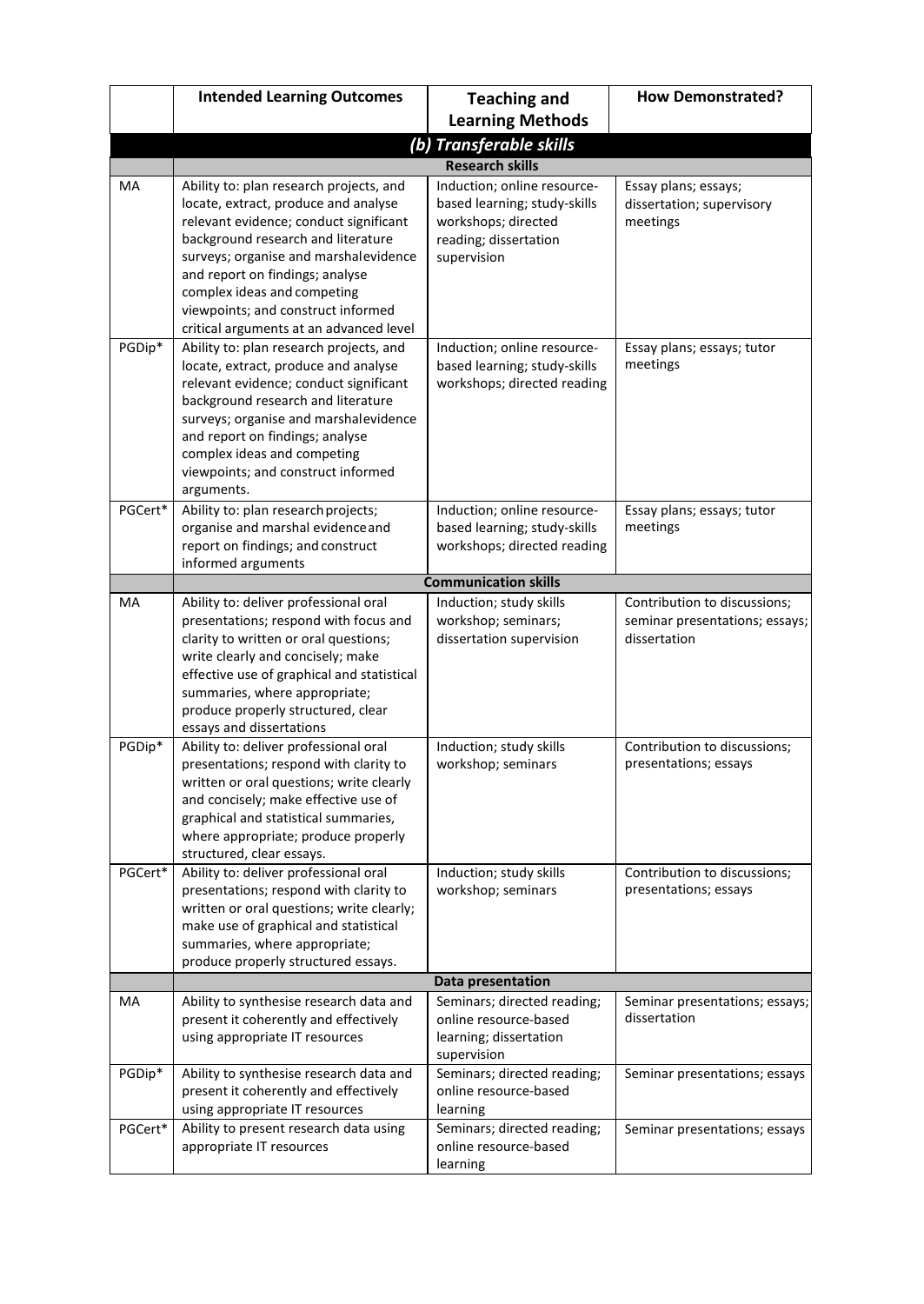|         | <b>Intended Learning Outcomes</b>                                           | <b>Teaching and</b>                          | <b>How Demonstrated?</b>       |  |
|---------|-----------------------------------------------------------------------------|----------------------------------------------|--------------------------------|--|
|         |                                                                             | <b>Learning Methods</b>                      |                                |  |
|         |                                                                             | <b>Information technology</b>                |                                |  |
| MA      | Advanced ability to retrieve and                                            | Induction; study skills                      | Essays; dissertations;         |  |
|         | present information using appropriate                                       | workshop; online resource-                   | problem-based                  |  |
|         | information technology, for example,                                        | based learning                               | exercises; critical reviews    |  |
|         | bibliographic software, data archives,<br>data analysis software            |                                              |                                |  |
| PGDip*  | Advanced ability to retrieve and                                            | Induction; study skills                      | Essays; problem-based          |  |
|         | present information using appropriate                                       | workshop; online resource-                   | Exercises; critical reviews    |  |
|         | information technology, for example,                                        | based learning                               |                                |  |
|         | bibliographic software, data archives,                                      |                                              |                                |  |
|         | data analysis software                                                      |                                              |                                |  |
| PGCert* | Ability to present information using                                        | Induction; study skills                      | Essays; problem-based          |  |
|         | appropriate information technology,<br>for example, bibliographic software, | workshop; online resource-<br>based learning | exercises; critical<br>reviews |  |
|         | data archives, data analysis software                                       |                                              |                                |  |
|         |                                                                             | <b>Problem solving</b>                       |                                |  |
| MA      | Ability to identify, investigate, analyse,                                  | Seminars; dissertation                       | Problem-based                  |  |
|         | formulate and advocate solutions to                                         | supervision; online                          | exercises; essays;             |  |
|         | problems                                                                    | resource-based learning.                     | dissertation                   |  |
| PGDip*  | Ability to identify, investigate, analyse,                                  | Seminars; online resource-                   | Problem-based exercises;       |  |
|         | formulate and advocate solutions to                                         | based learning.                              | essays                         |  |
|         | problems                                                                    |                                              |                                |  |
| PGCert* | Ability to identify and analyse relevant                                    | Seminars; online resource-                   | Problem-based exercises;       |  |
|         | problems and select between                                                 | based learning.                              | essays                         |  |
|         | appropriate responses                                                       | <b>Working relationships</b>                 |                                |  |
| MA      | Knowing how and when to draw on the                                         | Problem solving tasks;                       | Contributions to discussions;  |  |
|         | knowledge and expertise of others;                                          | seminars; dissertation                       | problem-based exercises        |  |
|         | ability to contribute and comment on                                        | workshop                                     |                                |  |
|         | ideas in seminar groups                                                     |                                              |                                |  |
| PGDip*  | Knowing how and when to draw on the                                         | Problem solving tasks;                       | Contributions to discussions;  |  |
|         | knowledge and expertise of others;<br>ability to contribute and comment on  | seminars                                     | problem-based exercises        |  |
|         | ideas in seminar groups                                                     |                                              |                                |  |
| PGCert* | Knowing how and when to draw on the Problem solving tasks;                  |                                              | Contributions to discussions;  |  |
|         | knowledge and expertise of others;                                          | seminars                                     | problem-based exercises        |  |
|         | ability to contribute and comment on                                        |                                              |                                |  |
|         | ideas in seminar groups                                                     |                                              |                                |  |
| MA      |                                                                             | <b>Managing learning</b><br>Study-skills and | Essays; dissertations;         |  |
|         | Management of an extensive<br>literature and familiarisation with key       | dissertation workshops;                      | supervisor meetings            |  |
|         | issues and concepts                                                         | independent research;                        |                                |  |
|         |                                                                             | dissertation supervision                     |                                |  |
|         | Ability to plan and implement tasks                                         |                                              |                                |  |
|         | and manage work-loads                                                       |                                              |                                |  |
| PGDip*  | Management of an extensive                                                  | Study-skills workshops;                      | Essays; tutor meetings         |  |
|         | literature and familiarisation with key                                     | independent research;                        |                                |  |
|         | issues and concepts                                                         | dissertation supervision                     |                                |  |
|         | Ability to plan and implement tasks                                         |                                              |                                |  |
|         | and manage work-loads                                                       |                                              |                                |  |
| PGCert* | Management of some literature and                                           | Study-skills workshops;                      | Essays; tutor meetings         |  |
|         | familiarisation with key issues and                                         | independent research;                        |                                |  |
|         | concepts                                                                    | dissertation supervision                     |                                |  |
|         |                                                                             |                                              |                                |  |
|         | Ability to plan and implement tasks                                         |                                              |                                |  |
|         | and manage work-loads                                                       |                                              |                                |  |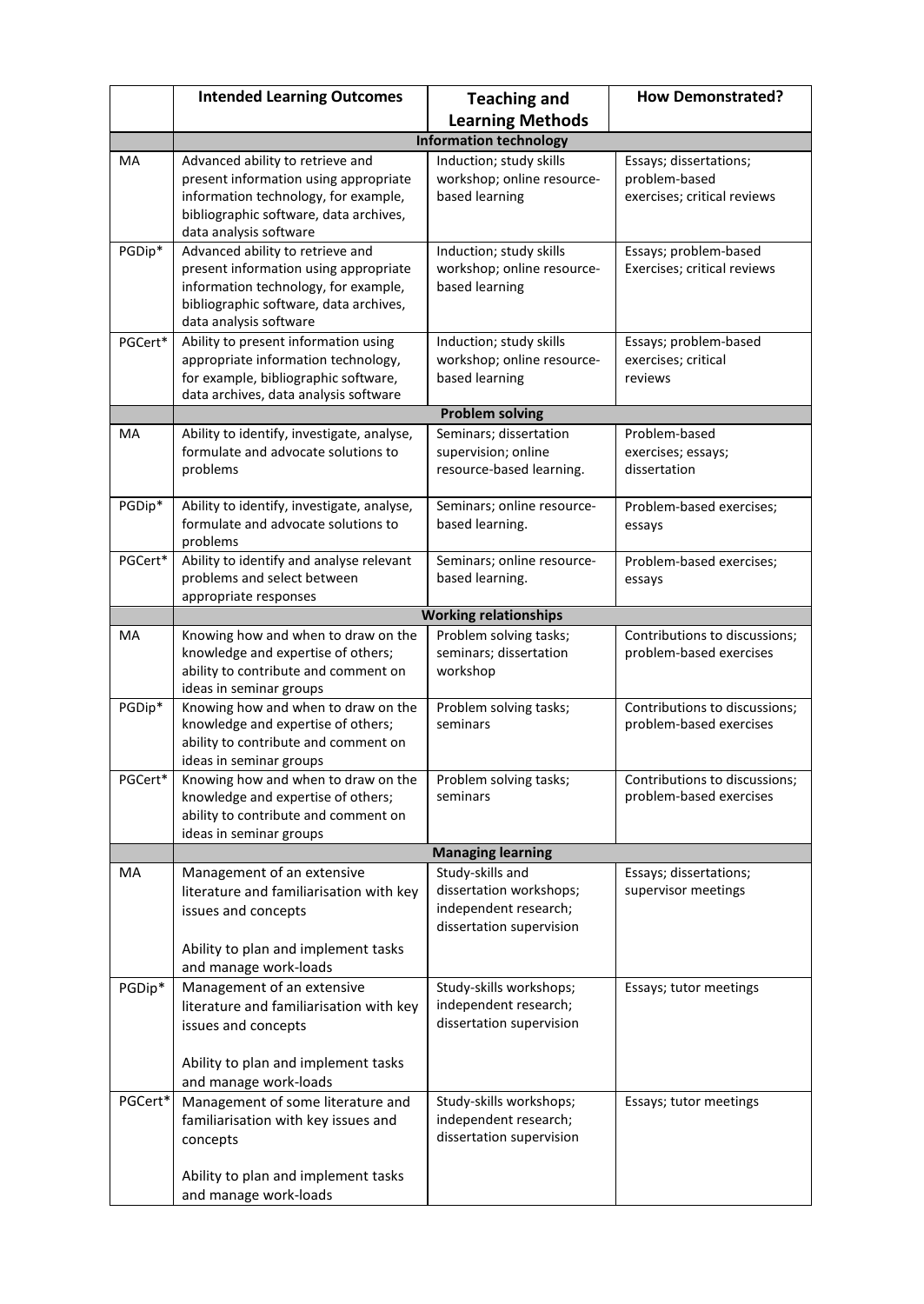|         | <b>Intended Learning Outcomes</b>   | <b>Teaching and</b><br><b>Learning Methods</b> | <b>How Demonstrated?</b> |  |
|---------|-------------------------------------|------------------------------------------------|--------------------------|--|
|         |                                     |                                                |                          |  |
|         | <b>Career management</b>            |                                                |                          |  |
| MA      | Ability to take charge of one's own | Personal Tutor System;                         | Tutor meetings           |  |
|         | progress and development            | <b>Dissertation</b>                            |                          |  |
|         |                                     | Supervision; PhD and                           |                          |  |
|         | Reflection on one's strengths,      | careers seminar                                |                          |  |
|         | interests, motivations and skills;  |                                                |                          |  |
|         | recognition of one's achievements   |                                                |                          |  |
| PGDip*  | Ability to take charge of one's own | Personal Tutor System;                         | <b>Tutor meetings</b>    |  |
|         | progress and development            | PhD and careers                                |                          |  |
|         |                                     | seminar                                        |                          |  |
|         | Reflection on one's strengths,      |                                                |                          |  |
|         | interests, motivations and skills;  |                                                |                          |  |
|         | recognition of one's achievements   |                                                |                          |  |
| PGCert* | Ability to take charge of one's own | Personal Tutor System;                         | Tutor meetings           |  |
|         | progress and development            | PhD and careers                                |                          |  |
|         |                                     | seminar                                        |                          |  |
|         | Reflection on one's strengths,      |                                                |                          |  |
|         | interests, motivations and skills;  |                                                |                          |  |
|         | recognition of one's achievements   |                                                |                          |  |

## **10. Special features:**

The programme draws on unique expertise in the School on intelligence, security, and contemporary practice in these areas, away from the centres of power that often distorts programmes in other institutions.

To reflect the special focus of the MA programme, students taking this programme will be required to choose a dissertation topic that aligns with the many controversies, themes, debates, and issues raised in International Relations.

Students are able to engage with opportunities outside of the core programme by attending events organized by HyPIR research clusters, which include prestigious guest speakers which often include practitioners, panel events, an annual postgraduate research conference, lunchtime seminars and staff research peer review sessions, all of which help provide experience for our students to enhance professional transferrable skills and develop their awareness of professional academic practices and developments in the wider world with guest speakers.

The programme is designed to build on the university's Learning Innovation Strategy, and is subject to on-going collaborative development with Leicester Learning Institute. The programme is based on a social constructivist learning model and includes blended learning environments.

## **11. Indications of programme quality:**

- Considerable departmental experience in blended learning as a result of the development and success of our existing DL programmes;
- Presentations from current students and former students at national and international conferences;
- Regular progression of former students into academic posts and postdoctoral and research projects;
- Consistent, positive feedback from current and former students;
- Consistent positive feedback from external examiners.

## **12. Scheme of Assessment**

Senate Regulation 6: Regulations governing taught postgraduate programmes of study applies:

**<http://www2.le.ac.uk/offices/sas2/regulations/documents/2012-13/senatereg6-pgt.pdf>**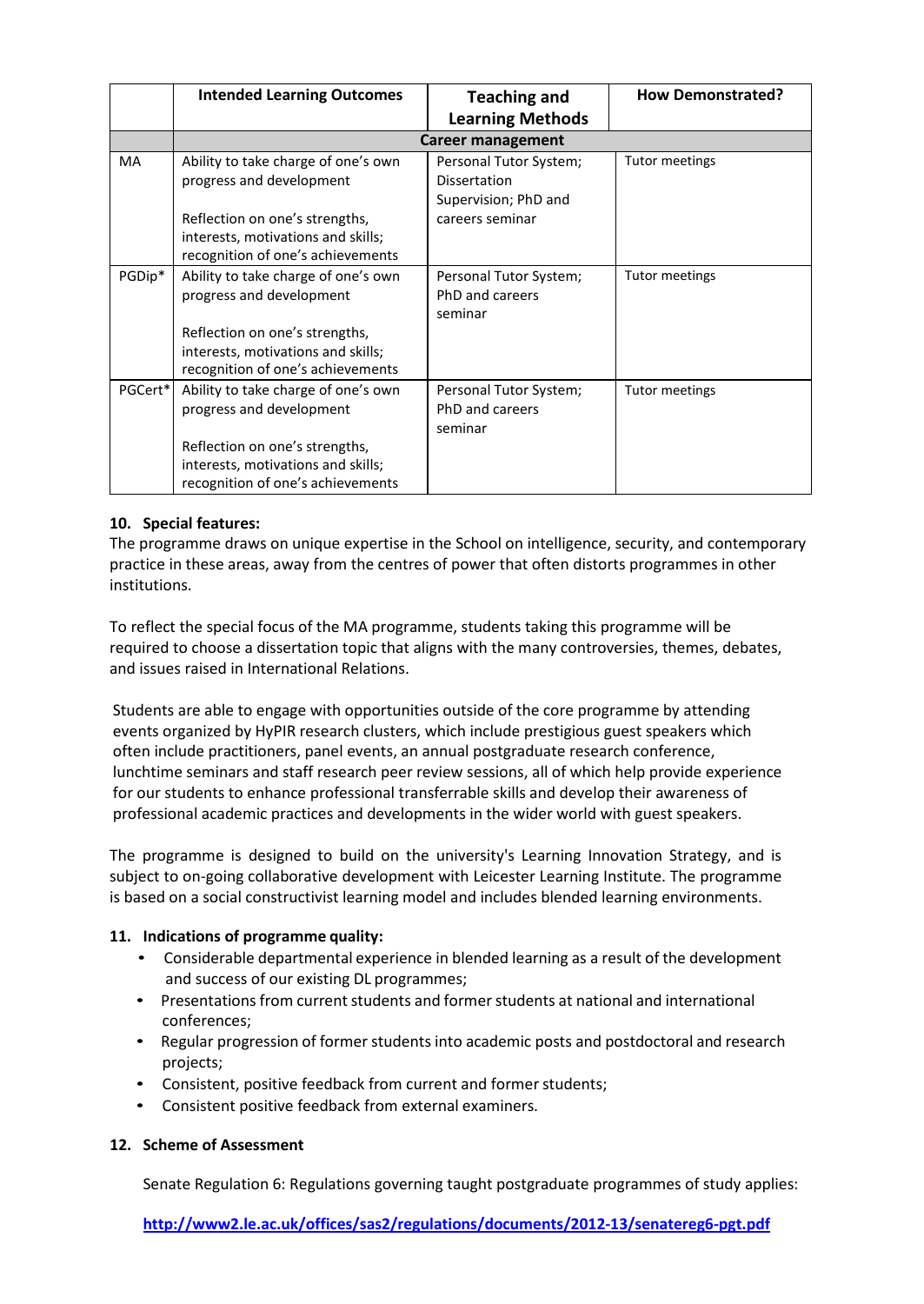## **13. Progression points**

As defined in Senate Regulation 6: Regulations governing Taught Postgraduate Programmes of Study (see Senate Regulations)

In cases where a student has failed to meet a requirement to progress he or she will be required to withdraw from the course and a recommendation will be made to the Board of Examiners for an intermediate award where appropriate.

## **14. Rules relating to re-sits or re-submissions:**

As defined in Senate Regulation 6: Regulations governing Taught Postgraduate Programmes of Study (see Senate Regulations)

# **15. Additional information** [e.g. timetable foradmissions]

N/A

## **16. External Examiners**

The details of the External Examiner(s) for this programme and the most recent External Examiners' reports can be found [here.](https://exampapers.le.ac.uk/xmlui/handle/123456789/227)